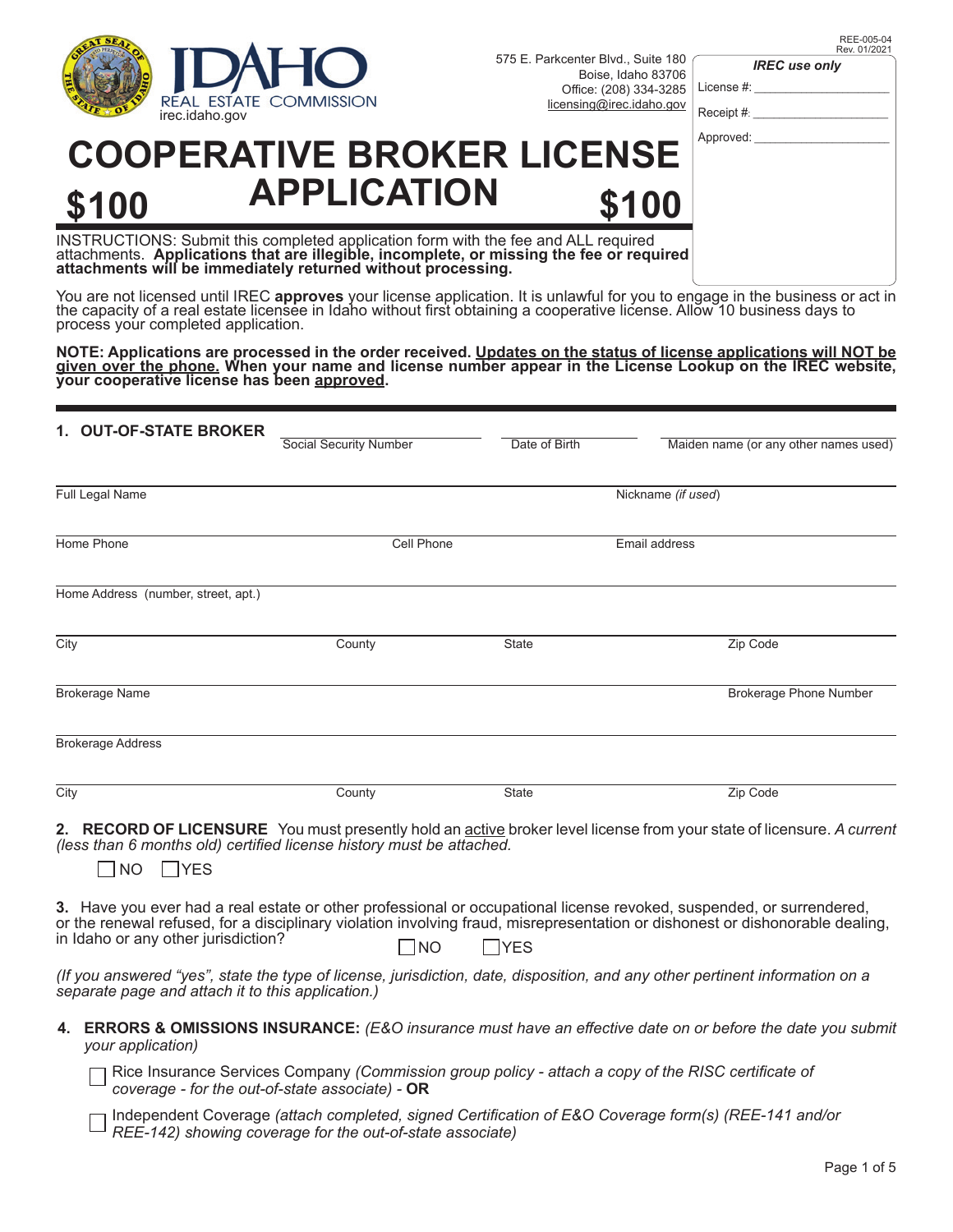5. TRANSACTION DETAILS - Provide the information regarding the commercial transaction in the space provided. Please note if this is a residential or agricultural transaction, you MUST contact IREC regarding licensing requirements.

Address or Reasonable description of property being sought for purchase or listed for sale.

|         | $\begin{array}{cccccccccc} \multicolumn{2}{c}{} & \multicolumn{2}{c}{} & \multicolumn{2}{c}{} & \multicolumn{2}{c}{} & \multicolumn{2}{c}{} & \multicolumn{2}{c}{} & \multicolumn{2}{c}{} & \multicolumn{2}{c}{} & \multicolumn{2}{c}{} & \multicolumn{2}{c}{} & \multicolumn{2}{c}{} & \multicolumn{2}{c}{} & \multicolumn{2}{c}{} & \multicolumn{2}{c}{} & \multicolumn{2}{c}{} & \multicolumn{2}{c}{} & \multicolumn{2}{c}{} & \multicolumn{2}{c}{} & \multicolumn{2}{c}{} & \mult$ |
|---------|----------------------------------------------------------------------------------------------------------------------------------------------------------------------------------------------------------------------------------------------------------------------------------------------------------------------------------------------------------------------------------------------------------------------------------------------------------------------------------------|
|         |                                                                                                                                                                                                                                                                                                                                                                                                                                                                                        |
|         |                                                                                                                                                                                                                                                                                                                                                                                                                                                                                        |
|         |                                                                                                                                                                                                                                                                                                                                                                                                                                                                                        |
|         |                                                                                                                                                                                                                                                                                                                                                                                                                                                                                        |
|         |                                                                                                                                                                                                                                                                                                                                                                                                                                                                                        |
|         |                                                                                                                                                                                                                                                                                                                                                                                                                                                                                        |
|         |                                                                                                                                                                                                                                                                                                                                                                                                                                                                                        |
|         |                                                                                                                                                                                                                                                                                                                                                                                                                                                                                        |
|         |                                                                                                                                                                                                                                                                                                                                                                                                                                                                                        |
|         |                                                                                                                                                                                                                                                                                                                                                                                                                                                                                        |
|         |                                                                                                                                                                                                                                                                                                                                                                                                                                                                                        |
|         |                                                                                                                                                                                                                                                                                                                                                                                                                                                                                        |
|         |                                                                                                                                                                                                                                                                                                                                                                                                                                                                                        |
|         |                                                                                                                                                                                                                                                                                                                                                                                                                                                                                        |
|         |                                                                                                                                                                                                                                                                                                                                                                                                                                                                                        |
|         |                                                                                                                                                                                                                                                                                                                                                                                                                                                                                        |
|         |                                                                                                                                                                                                                                                                                                                                                                                                                                                                                        |
|         |                                                                                                                                                                                                                                                                                                                                                                                                                                                                                        |
|         | _____________________                                                                                                                                                                                                                                                                                                                                                                                                                                                                  |
|         |                                                                                                                                                                                                                                                                                                                                                                                                                                                                                        |
|         |                                                                                                                                                                                                                                                                                                                                                                                                                                                                                        |
|         |                                                                                                                                                                                                                                                                                                                                                                                                                                                                                        |
|         |                                                                                                                                                                                                                                                                                                                                                                                                                                                                                        |
|         |                                                                                                                                                                                                                                                                                                                                                                                                                                                                                        |
| _______ |                                                                                                                                                                                                                                                                                                                                                                                                                                                                                        |
|         |                                                                                                                                                                                                                                                                                                                                                                                                                                                                                        |
|         |                                                                                                                                                                                                                                                                                                                                                                                                                                                                                        |

| 6. Provide a list of the out-of-state associates that will be working on the transaction, if applicable. Must attach a completed |                                |
|----------------------------------------------------------------------------------------------------------------------------------|--------------------------------|
| Addendum A of this application for each associate listed below.                                                                  | <b>IREC</b> use<br><b>ONLY</b> |
|                                                                                                                                  |                                |
|                                                                                                                                  |                                |
|                                                                                                                                  |                                |
|                                                                                                                                  |                                |
|                                                                                                                                  |                                |
|                                                                                                                                  |                                |
|                                                                                                                                  |                                |
|                                                                                                                                  |                                |
|                                                                                                                                  |                                |
|                                                                                                                                  |                                |
|                                                                                                                                  |                                |
|                                                                                                                                  |                                |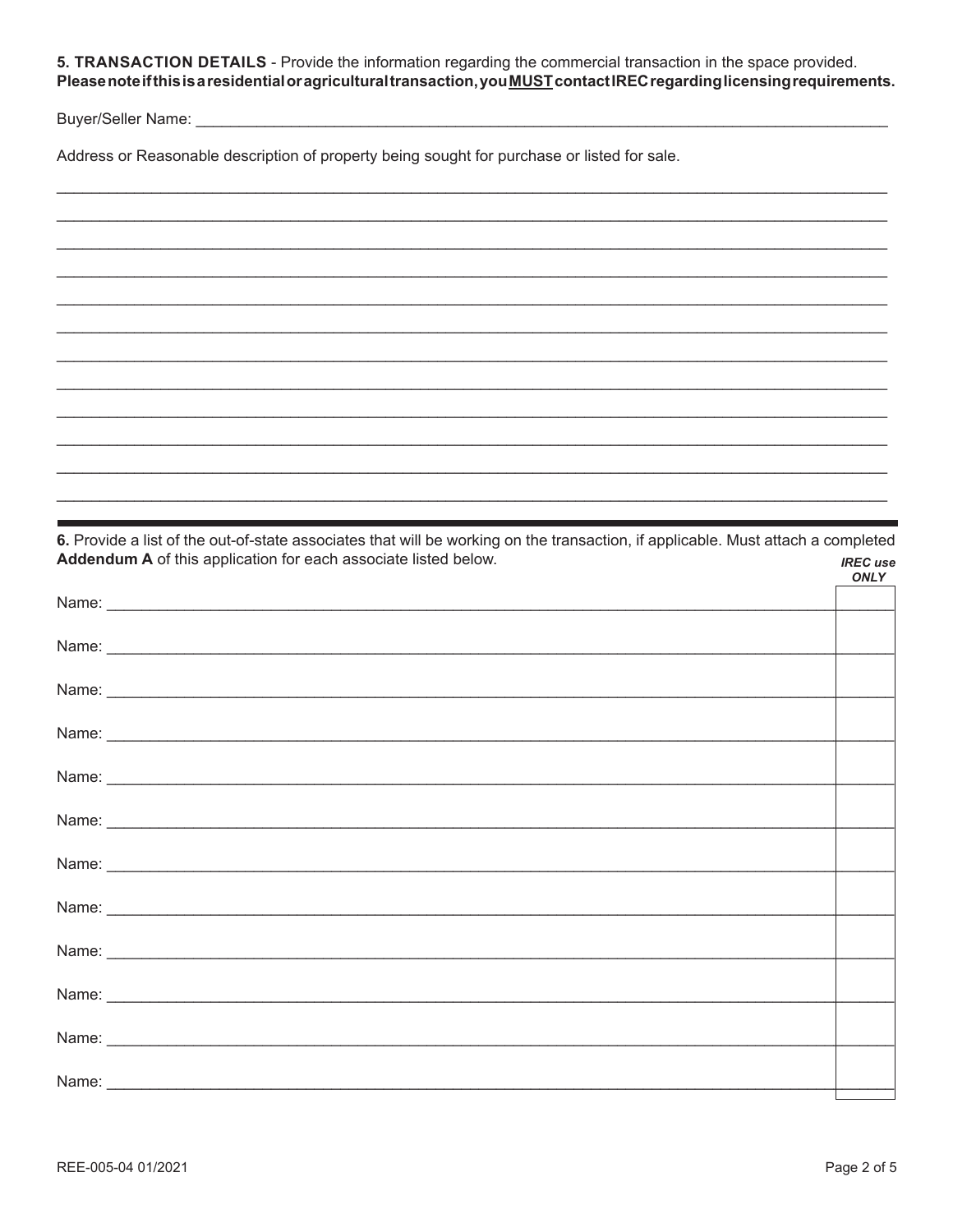#### **7. PLEASE VERIFY YOU HAVE INCLUDED THE FOLLOWING REQUIRED ATTACHMENTS:**

|                                                                                                          | ◡〃 |
|----------------------------------------------------------------------------------------------------------|----|
|                                                                                                          |    |
|                                                                                                          |    |
|                                                                                                          |    |
|                                                                                                          |    |
| Addendum A for each associate that includes a current (less than 6 months old) certified license history |    |
|                                                                                                          |    |
|                                                                                                          |    |
|                                                                                                          |    |

- 8. Are you a military service member veteran? INO IYES
- 9. Are you or your spouse on active military duty? NO **NO YES** (Fill out form REE-010 and attach)
- 10. I hereby appoint the Executive Director of the Idaho Real Estate Commission to act as my agent upon whom all judicial and other process or legal notices directed to me may be served. I hereby consent that any lawful process against me that is served upon the Executive Director shall be of the same legal force and validity as if served upon me and that this authority shall continue in force so long as any liability remains outstanding in the state of Idaho. *(Idaho Code 54- 2017(1)(d))*
- **11. I acknowledge it is my responsibility to provide written notice to the Idaho Real Estate Commission of any change of my personal name, address of personal residence, or personal telephone number within ten (10) days of the change.** *(Idaho Code 54-2018(9))*
- 12. I certify that the answers appearing hereon are true and correct to the best of my knowledge and belief. I understand that my application may be denied, or my license inactivated, expired, terminated, suspended or revoked, and/or I may be subject to disciplinary action, for the use of fraud, deception, misrepresentation, misstatement or omission or any unlawful means in applying for or securing a license to act as a real estate broker in the State of Idaho. *(Idaho Code 54-2019 and 54-2060(4))*

|                                                                                                                       |      | <b>Applicant Signature</b> |                                |  |
|-----------------------------------------------------------------------------------------------------------------------|------|----------------------------|--------------------------------|--|
| <b>NOTARY IS REQUIRED</b>                                                                                             |      |                            |                                |  |
| State of <b>state</b> state and state and state and state and state and state and state and state and state and state |      |                            |                                |  |
| SS.<br>County of __                                                                                                   |      |                            |                                |  |
| Signed (or attested) before me on                                                                                     | Date | by                         | Name of Individual (applicant) |  |
| Signature of Notary                                                                                                   |      |                            | notary<br>seal                 |  |
| <b>My Commission Expires</b>                                                                                          |      |                            |                                |  |

*IREC use ONLY*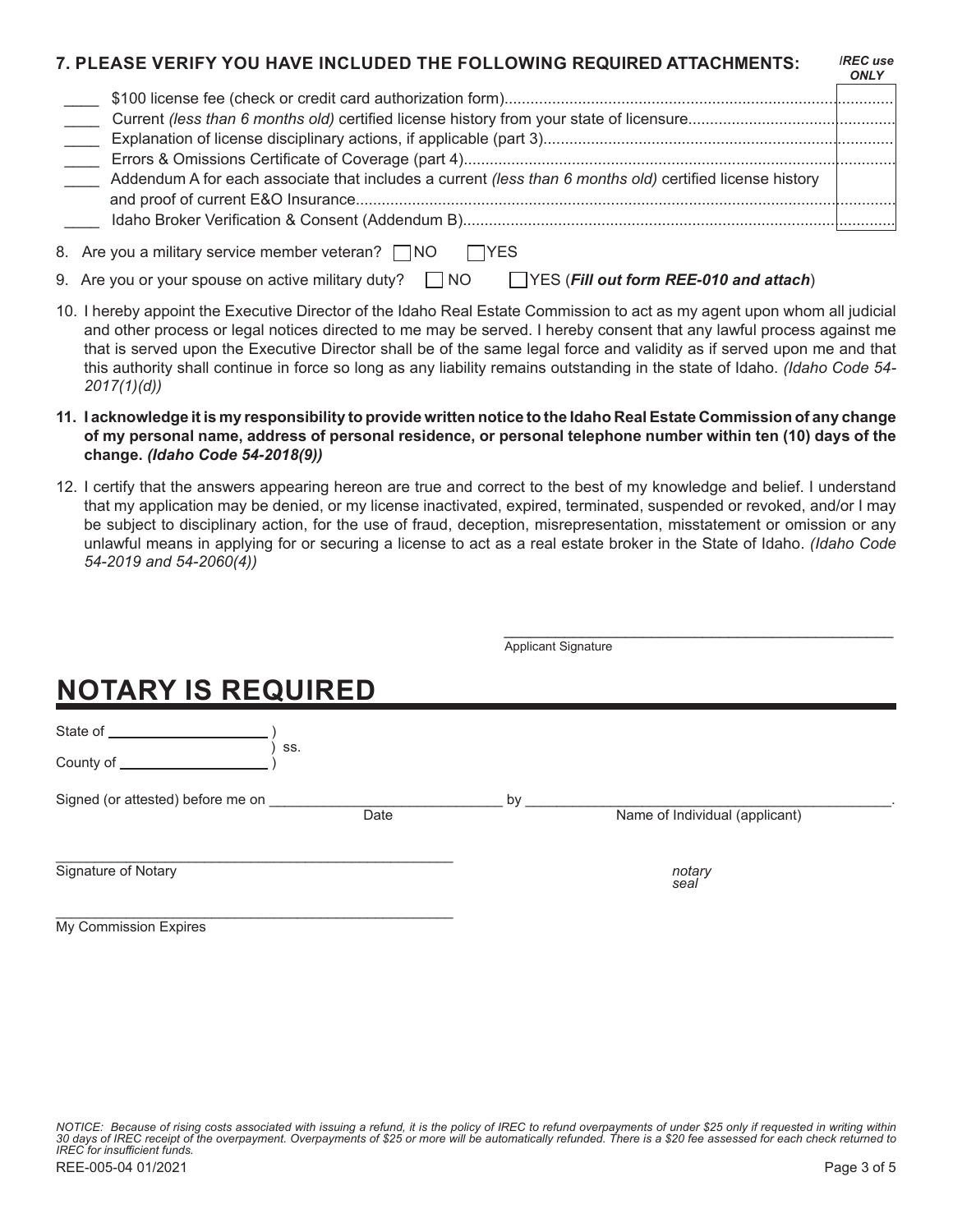### **ADDENDUM A: OUT-OF-STATE ASSOCIATE INFORMATION**

This page must be filled out for each out-of-state associate that will be involved with this transaction. Must attach a current (less than 6 months old) certified license history along with proof of E&O insurance.

| Full Legal Name                                                                                                                                                                                                                                                                                                                                                                                                                                                                                                  | Phone Number        | <b>Email Address</b> |
|------------------------------------------------------------------------------------------------------------------------------------------------------------------------------------------------------------------------------------------------------------------------------------------------------------------------------------------------------------------------------------------------------------------------------------------------------------------------------------------------------------------|---------------------|----------------------|
| Home Address (number, street, apt. #)                                                                                                                                                                                                                                                                                                                                                                                                                                                                            |                     |                      |
| City                                                                                                                                                                                                                                                                                                                                                                                                                                                                                                             | <b>State</b>        | Zip Code             |
| Home Mailing Address (number, street, apt. #), if different from above                                                                                                                                                                                                                                                                                                                                                                                                                                           |                     |                      |
| City                                                                                                                                                                                                                                                                                                                                                                                                                                                                                                             | <b>State</b>        | Zip Code             |
| <b>RECORD OF LICENSURE</b> You must presently hold an active real estate license from your state of licensure. A current<br>(less than 6 months old) certified license history must be attached.                                                                                                                                                                                                                                                                                                                 |                     |                      |
| NO.<br>YES<br>$\Box$                                                                                                                                                                                                                                                                                                                                                                                                                                                                                             |                     |                      |
| Have you ever had a real estate or other professional or occupational license revoked, suspended, or surrendered, or the<br>renewal refused, for a disciplinary violation involving fraud, misrepresentation or dishonest or dishonorable dealing,<br>in Idaho or any other jurisdiction?                                                                                                                                                                                                                        | <b>NO</b><br>l Iyes |                      |
| (If you answered "yes", state the type of license, jurisdiction, date, disposition, and any other pertinent information on a<br>separate page and attach it to this application.)                                                                                                                                                                                                                                                                                                                                |                     |                      |
| <b>ERRORS &amp; OMISSIONS INSURANCE:</b> (E&O insurance must have an effective date on or before the date you submit<br>your application)                                                                                                                                                                                                                                                                                                                                                                        |                     |                      |
| Rice Insurance Services Company (Commission group policy - attach a copy of the RISC certificate of coverage for<br>the associate) - $OR$                                                                                                                                                                                                                                                                                                                                                                        |                     |                      |
| Independent Coverage (attach completed, signed Certification of E&O Coverage form(s) (REE-141 and/or<br>REE-142) showing coverage for the out-of-state broker)                                                                                                                                                                                                                                                                                                                                                   |                     |                      |
| I hereby appoint the Executive Director of the Idaho Real Estate Commission to act as my agent upon whom all judicial and<br>other process or legal notices directed to me may be served. I hereby consent that any lawful process against me that is<br>served upon the Executive Director shall be of the same legal force and validity as if served upon me and that this authority<br>shall continue in force so long as any liability remains outstanding in the state of Idaho (Idaho Code 54-2017(1)(d)). |                     |                      |
| I acknowledge it is my responsibility to provide written notice to the Idaho Real Estate Commission of any change<br>of my nersonal name, address of nersonal residence, or nersonal telephone number within ten (10) days of the                                                                                                                                                                                                                                                                                |                     |                      |

**of my personal name, address of personal residence, or personal telephone number within ten (10) days of the change** *(Idaho Code 54-2018(9)).* I certify that the answers appearing hereon are true and correct to the best of my knowledge and belief.

# \_\_\_\_\_\_\_\_\_\_\_\_\_\_\_\_\_\_\_\_\_\_\_\_\_\_\_\_\_\_\_\_\_\_\_\_\_\_\_\_\_\_\_\_\_ Out-of-State Associate's Signature **NOTARY REQUIRED:** State of \_\_ ) ss. County of \_ Signed (or attested) before me on \_\_\_\_\_\_\_\_\_\_\_\_\_\_\_\_\_\_\_\_\_\_\_\_\_\_\_\_\_\_ by \_\_\_\_\_\_\_\_\_\_\_\_\_\_\_\_\_\_\_\_\_\_\_\_\_\_\_\_\_\_\_\_\_\_\_\_\_\_\_\_\_\_\_\_\_\_\_. Name of Individual (out-of-state associate) \_\_\_\_\_\_\_\_\_\_\_\_\_\_\_\_\_\_\_\_\_\_\_\_\_\_\_\_\_\_\_\_\_\_\_\_\_\_\_\_\_\_\_\_\_\_\_\_\_\_\_ Signature of Notary *notary**seal* \_\_\_\_\_\_\_\_\_\_\_\_\_\_\_\_\_\_\_\_\_\_\_\_\_\_\_\_\_\_\_\_\_\_\_\_\_\_\_\_\_\_\_\_\_\_\_\_\_\_\_ My Commission Expires